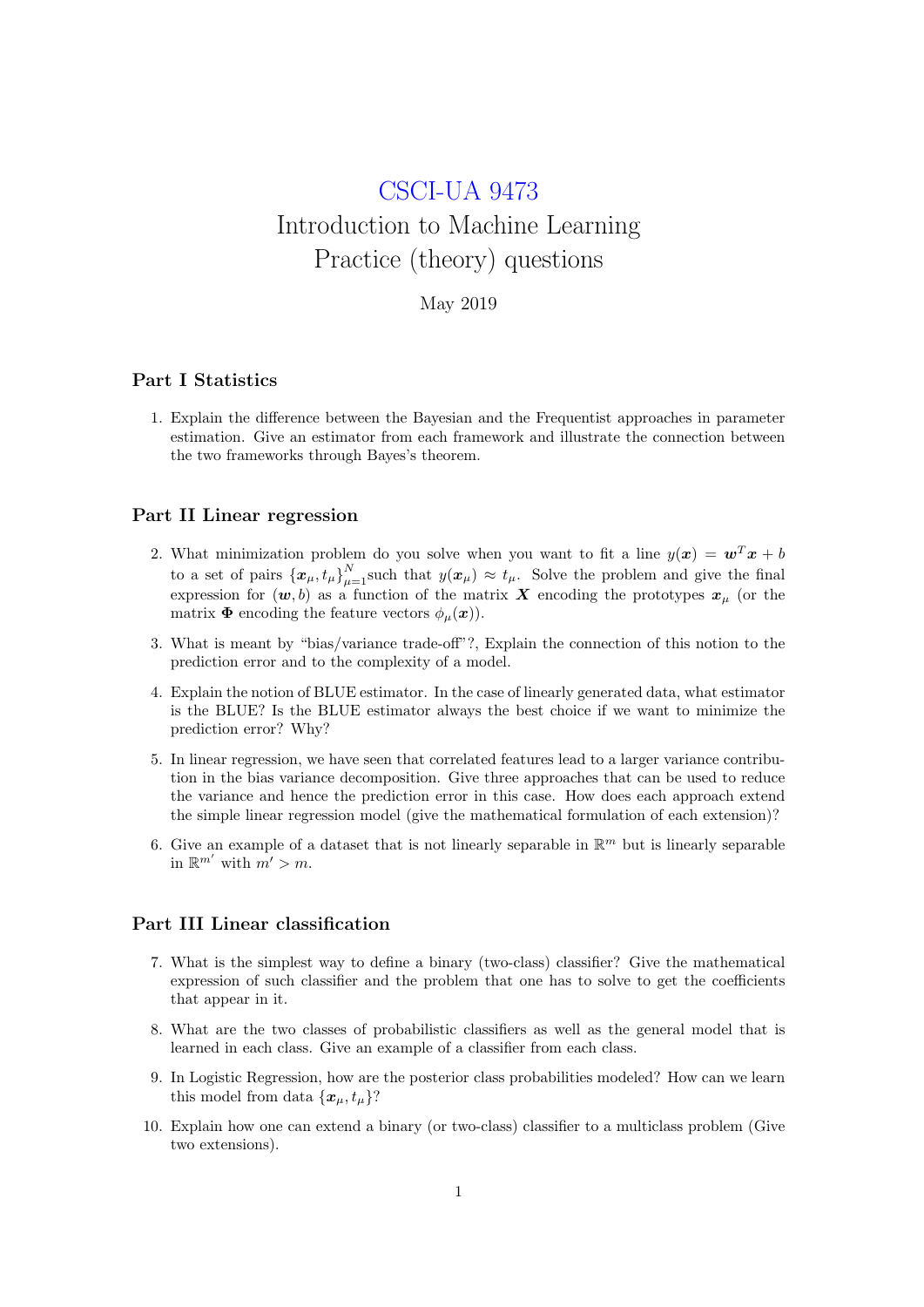# Part IV Kernels and SVM

- 11. When are kernels particularly useful? Illustrate with an example.
- 12. Give an example of a kernel defined from feature vectors  $\{\phi_u(x)\}.$
- 13. Explain how the kernel trick can be used to "transform" the linear regression formulation into a formulation defined only in terms of the Kernel matrix.
- 14. What optimization problem do you solve when you want to compute a maximal margin classifier for a two-class dataset  $\mathcal{D} = \{\boldsymbol{x}_{\mu}, t_{\mu}\}_{\mu=1}^{N}$  where  $t_{\mu} \in \{0, 1\}$ ? Give the mathematical formulation of the problem. Also explain the terms that appear in the formulation by relying on the notion of distance of a point to a hyperplane.
- 15. Give the final expression (mathematical expression of  $y(x)$  as a function of the training set  ${x_{\mu}, t_{\mu}}$  of the maximal margin classifier.
- 16. What is a support vector? What are the two main characteristics of Sparse Vector Machines? Why are those classifiers particularly interesting with respect to linear regression for example? Illustrate with a drawing.

## Part V Neural networks

- 17. Give the mathematical expression of a neural network (at least one hidden layer with two neurons and a general activation function) and illustrate this expression with a diagram.
- 18. During the programming session, we sometimes trained neural network with a stochastic gradient algorithm. What does stochastic mean here?
- 19. List and briefly explain the various regularization approaches that can be used in the training of neural networks.

## Part VI Clustering

- 20. Give the pseudo-code for K-means, K-medoid. What is the strength/weakness of each approach ?
- 21. Give four possible initializations for K-means and describe each of them briefly.
- 22. What are the three main classes of hierarchical clustering algorithms?
- 23. In Agglomerative clustering, there are three main criteria used to select the two clusters to be merged. List those criteria and characterize each of them in terms of the dissimilarity used.
- 24. Give one particular example of a divisive clustering algorithm. How are the clusters split in this particular algorithm?

#### Part VII Linear latent variable models

- 25. What is Principal Component Analysis? This problem can read as a minimization problem, give the expression of this problem.
- 26. Explain how the principal components of a dataset can be obtained from the eigenvalue decomposition of the matrix  $X^T X$  (or the singular value decomposition of X.) where the rows of  $\boldsymbol{X}$  encode the prototypes  $\{\boldsymbol{x}_{\mu}\}_{\mu=1}^{N}$ .
- 27. Represent on a simple 2D dataset, the first and second principal directions.